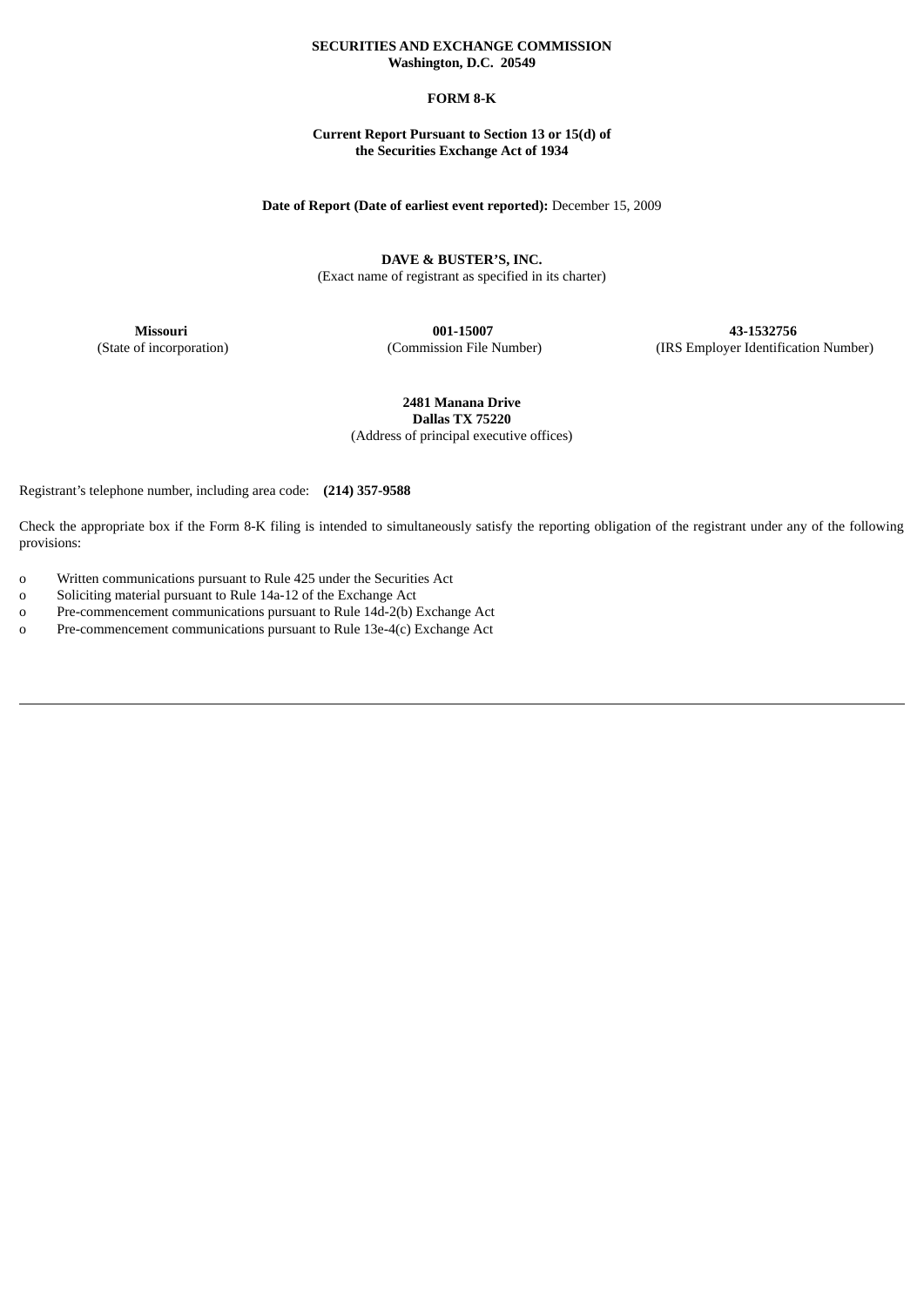### **Item 2.02. Results of Operations and Financial Condition.**

The information contained in Item 2.02 of this Current Report on Form 8-K, including the Exhibit attached hereto, is being furnished and shall not deemed to be "filed" for the purposes of Section 18 of the Securities Exchange Act of 1934, as amended, or otherwise subject to the liabilities of that Section. Furthermore, the information contained in Item 2.02 of this Current Report on Form 8-K shall not be deemed to be incorporated by reference into any registration statement or other document filed pursuant to the Securities Act of 1933, as amended.

On December 15, 2009, Dave & Buster's, Inc. issued a press release announcing its third quarter fiscal 2009 results. A copy of this Press Release is attached hereto as Exhibit 99.

### **Item 9.01. Financial Statements and Exhibits.**

- (d) Exhibits.
	- 99 Press release dated December 15, 2009.

### **SIGNATURES**

Pursuant to the requirements of the Securities Exchange Act of 1934, the registrant has duly caused this report to be signed on its behalf by the undersigned hereunto duly authorized.

DAVE & BUSTER'S, INC.

Date: December 17, 2009 By: /s/ Jay L. Tobin

Jay L. Tobin Senior Vice President, General Counsel and Secretary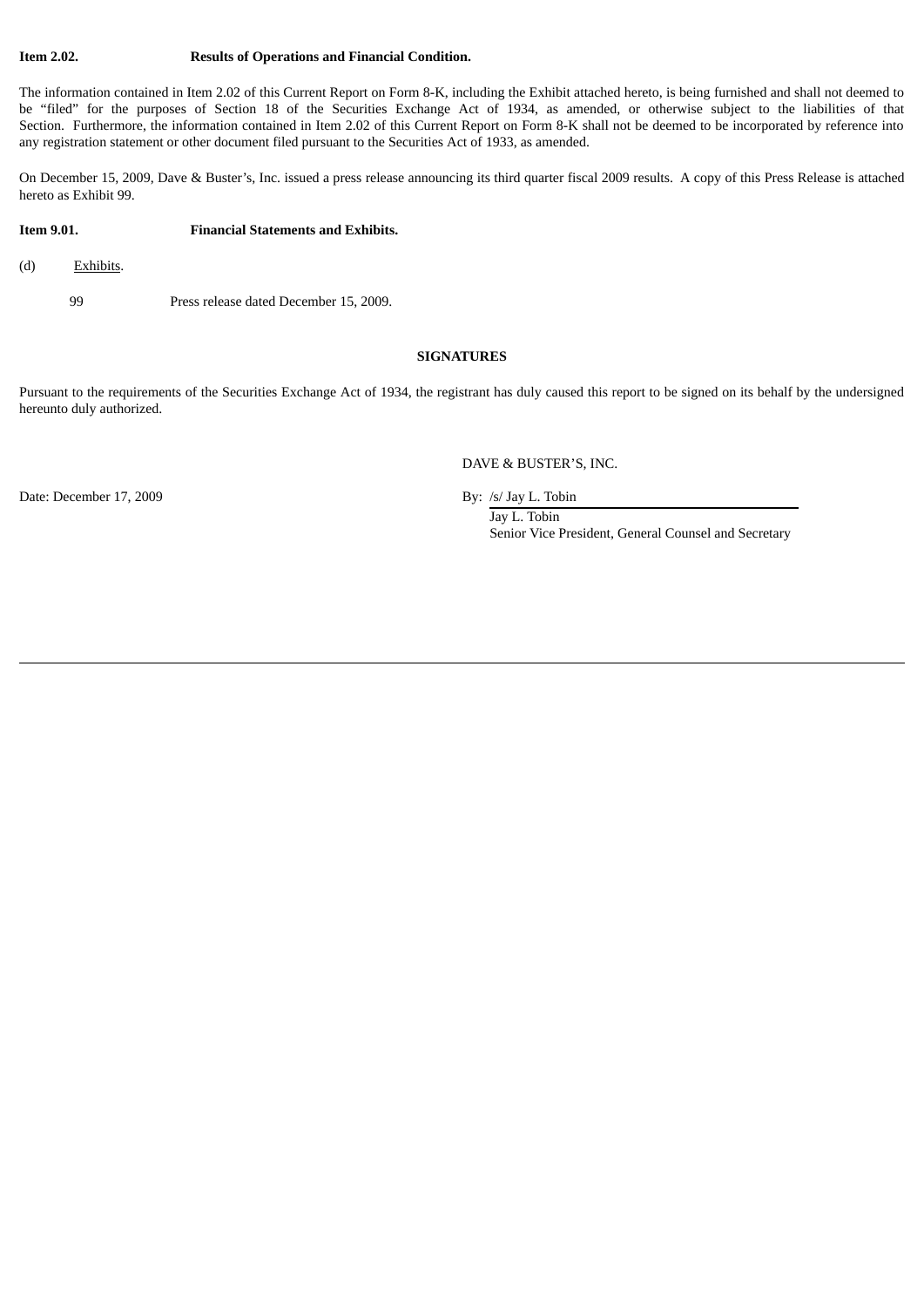

# **News Release**

*For further information contact: Jeff Elliott or Geralyn DeBusk Halliburton Investor Relations 972-458-8000*

# Dave & Buster's, Inc. Reports Financial Results for its Fiscal 2009 Third Quarter

DALLAS—December 15, 2009—Dave & Buster's, Inc., a leading operator of high volume entertainment/dining complexes, today announced results for its third quarter ended November 1, 2009.

Total revenues decreased 2.1% to \$117.2 million in the third quarter of 2009, compared to \$119.7 million in the third quarter of 2008. This revenue decline was comprised primarily of a 7.4% decrease in comparable store sales offset by a \$5.9 million increase in revenues from non-comparable operations. Total Food and Beverage revenues decreased 5.3%, while revenues from Amusements and Other increased 1.4%.

EBITDA (Modified) for the third quarter of 2009 of \$10.2 million was less than prior year EBITDA (Modified) of \$10.9 million by 6.9%. Adjusted EBITDA, which excludes Pre-opening costs, expense reimbursements to affiliates and non-recurring charges, decreased 3.6% to \$11.3 million versus \$11.8 million in the third quarter of fiscal 2008.

Total revenues for the 39-week period decreased 2.8% to \$387.1 million from \$398.4 million for the comparable period last year. This revenue reduction was comprised of an 8.5% decrease in comparable store sales partially offset by a \$21.7 million increase in revenues from non-comparable operations. Total Food and Beverage revenues decreased 5.8%, while revenues from Amusements and Other increased 0.5%.

EBITDA (Modified) for the 39-week period of \$53.7 million was less than prior year EBITDA (Modified) of \$57.8 million by 7.0%. Adjusted EBITDA decreased 4.2% to \$57.7 million, versus \$60.2 million for the comparable period last year.

"We are encouraged that the key differentiator of the Dave & Buster's brand, our Amusements business, has remained relatively strong during this economic downturn," said Steve King, Chief Executive Officer. "This gives us confidence that as the economy recovers, we are well positioned to take advantage of renewed discretionary spending"

# Non-GAAP Financial Measures

A reconciliation of EBITDA (Modified) and Adjusted EBITDA to net income, the most directly comparable financial measure presented in accordance with GAAP, is set forth in the attachment to this release.

The Company will hold a conference call to discuss third quarter results on Tuesday, December 15, 2009, at 10:00 a.m. Central Time (11:00 a.m. Eastern Time). To participate in the conference call, please dial (866) 765-2661 a few minutes prior to the start time and reference code # 43366078. Additionally, a live and archived webcast of the conference call will be available on the Company's Web site, www.daveandbusters.com.

Celebrating over 27 years of operations, Dave & Buster's was founded in 1982 and is one of the country's premier entertainment/dining concepts. We operate 55 locations and franchise one location in the United States and in Canada. More information on the Company is available on the Company's Web site, www.daveandbusters.com.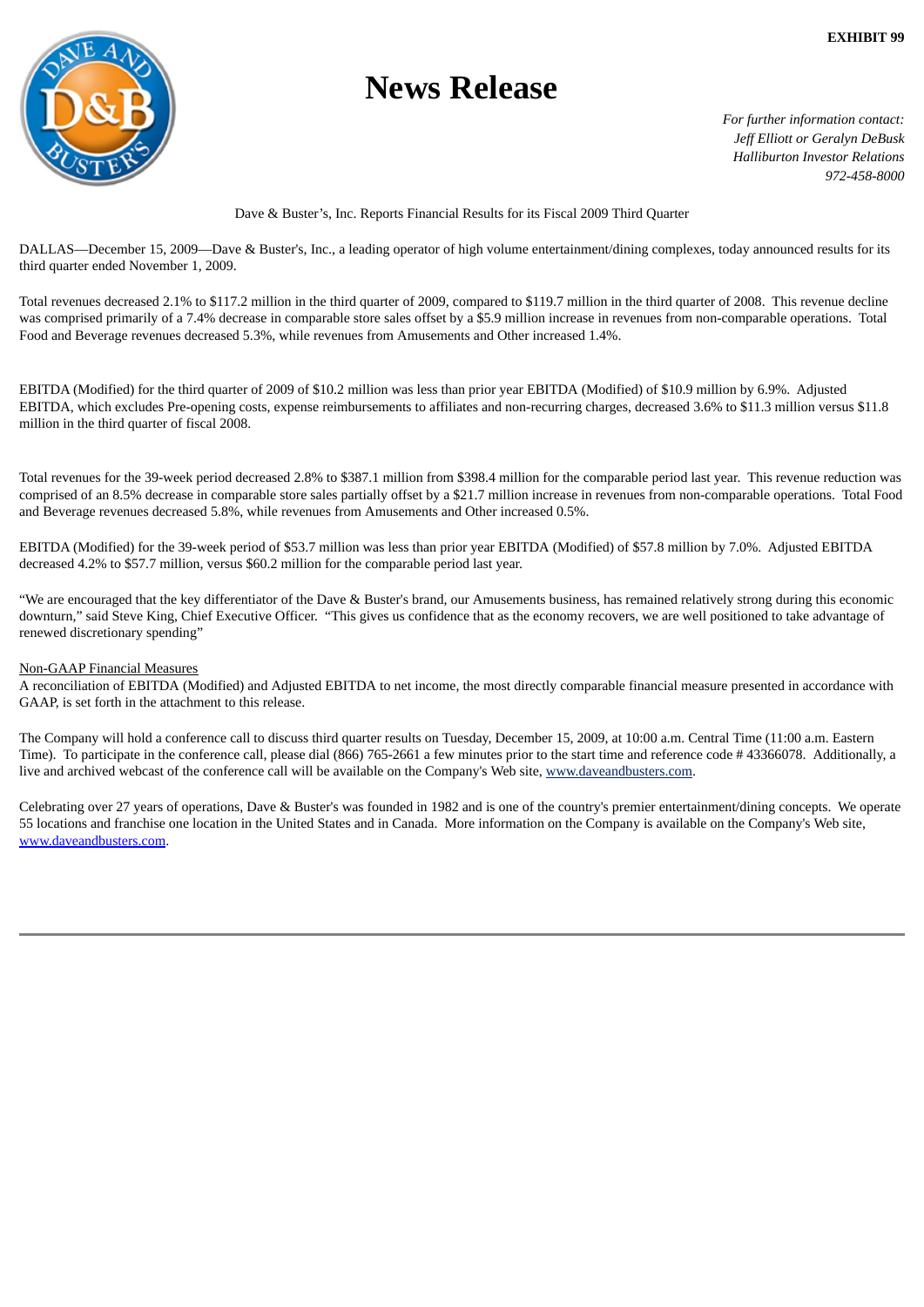The statements contained in this release that are not historical facts are forward-looking statements. These forward-looking statements involve risks and uncertainties and, consequently, could be affected by our level of indebtedness, general business and economic conditions, the impact of competition, the seasonality of the company's business, adverse weather conditions, future commodity prices, guest and employee complaints and litigation, fuel and utility costs, labor costs and availability, changes in consumer and corporate spending, changes in demographic trends, unfavorable publicity, our ability to open *new complexes, acts of God, and governmental regulations.*

# **DAVE & BUSTER'S, INC. Condensed Consolidated Balance Sheets** (in thousands)

| <b>ASSETS</b>                               | <b>November 1, 2009</b><br>(unaudited) |         | <b>February 1, 2009</b><br>(audited) |         |
|---------------------------------------------|----------------------------------------|---------|--------------------------------------|---------|
| Current assets:                             |                                        |         |                                      |         |
| Cash and cash equivalents                   | \$                                     | 6,440   | \$                                   | 8,534   |
| Other current assets                        |                                        | 28,936  |                                      | 30,619  |
| Total current assets                        |                                        | 35,376  |                                      | 39,153  |
| Property and equipment, net                 |                                        | 291,878 |                                      | 296,805 |
| Intangible and other assets, net            |                                        | 143,381 |                                      | 144,978 |
| Total assets                                |                                        | 470,635 | S                                    | 480,936 |
| <b>LIABILITIES AND STOCKHOLDERS' EQUITY</b> |                                        |         |                                      |         |
| <b>Total current liabilities</b>            | $\mathfrak{S}$                         | 63,282  | -\$                                  | 74,349  |
| Other long-term liabilities                 |                                        | 82,360  |                                      | 85,314  |
| Long-term debt, less current liabilities    |                                        | 232,559 |                                      | 229,250 |
| Stockholders' equity                        |                                        | 92,434  |                                      | 92,023  |
| Total liabilities and stockholders' equity  | S                                      | 470,635 | Ъ                                    | 480,936 |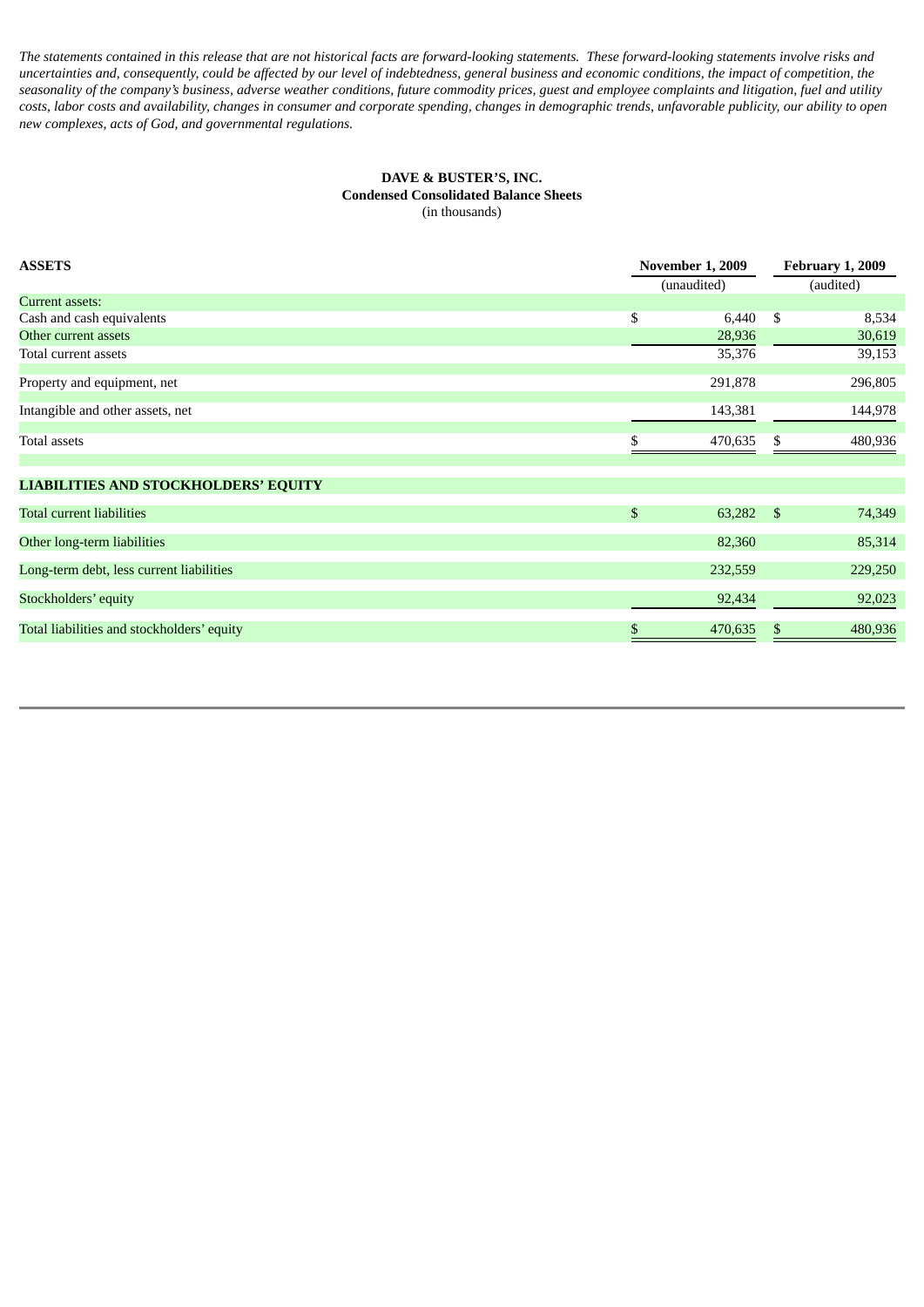# **DAVE & BUSTER'S, INC. Consolidated Statements of Operations** (dollars in thousands) (unaudited)

|                                        | <b>13 Weeks Ended</b><br><b>November 1, 2009</b> |              |                        | <b>13 Weeks Ended</b><br><b>November 2, 2008</b> |  |  |
|----------------------------------------|--------------------------------------------------|--------------|------------------------|--------------------------------------------------|--|--|
| Food and beverage revenues             | \$<br>60,549                                     | 51.7%        | $\mathbb{S}$<br>63,910 | 53.4%                                            |  |  |
| Amusement and other revenues           | 56,636                                           | 48.3%        | 55,829                 | 46.6%                                            |  |  |
| <b>Total revenues</b>                  | 117,185                                          | 100.0%       | 119,739                | 100.0%                                           |  |  |
| Cost of products                       | 23,636                                           | 20.2%        | 24,419                 | 20.4%                                            |  |  |
| Store operating expenses               | 75,842                                           | 64.7%        | 76,856                 | 64.2%                                            |  |  |
| General and administrative expenses    | 7,202                                            | 6.2%         | 7,693                  | 6.4%                                             |  |  |
| Depreciation and amortization          | 13,932                                           | 11.9%        | 12,449                 | 10.4%                                            |  |  |
| Pre-opening costs                      | 983                                              | 0.8%         | 625                    | 0.5%                                             |  |  |
| Total operating expenses               | 121,595                                          | 103.8%       | 122,042                | 101.9%                                           |  |  |
| <b>Operating loss</b>                  | (4, 410)                                         | $(3.8)\%$    | (2,303)                | (1.9)%                                           |  |  |
| Interest expense, net                  | 5,598                                            | 4.8%         | 6,996                  | 5.8%                                             |  |  |
| Loss before provision for income taxes | (10,008)                                         | $(8.6)\%$    | (9,299)                | (7.7)%                                           |  |  |
| Income tax benefit                     | (4,518)                                          | (3.9)%       | (3,573)                | $(3.0)\%$                                        |  |  |
| Net loss                               | (5,490)                                          | $(4.7)\%$ \$ | (5,726)                | (4.7)%                                           |  |  |
| Other information:                     |                                                  |              |                        |                                                  |  |  |
| Stores open at end of period (1)       | 56                                               |              | 50                     |                                                  |  |  |

The following table sets forth a reconciliation of net income (loss) to EBITDA (Modified) and Adjusted EBITDA for the periods shown:

| <b>Total net loss</b>                      | \$<br>(5,490) | \$<br>(5, 726) |
|--------------------------------------------|---------------|----------------|
| Add back: Income tax benefit               | (4,518)       | (3,573)        |
| Interest expense, net                      | 5,598         | 6,996          |
| Depreciation and amortization              | 13,932        | 12,449         |
| Loss on asset disposal                     | 414           | 437            |
| Gain on acquisition of limited partnership | (18)          |                |
| Share-based compensation                   | 261           | 255            |
| Currency transaction loss                  | 11            | 108            |
| EBITDA (Modified) (2)                      | 10,190        | 10,946         |
| Add back: Pre-opening costs                | 983           | 625            |
| Wellspring expense reimbursement           | 188           | 188            |
| Severance                                  | (24)          |                |
| Adjusted EBITDA (2)                        | 11,337        | 11,759         |
|                                            |               |                |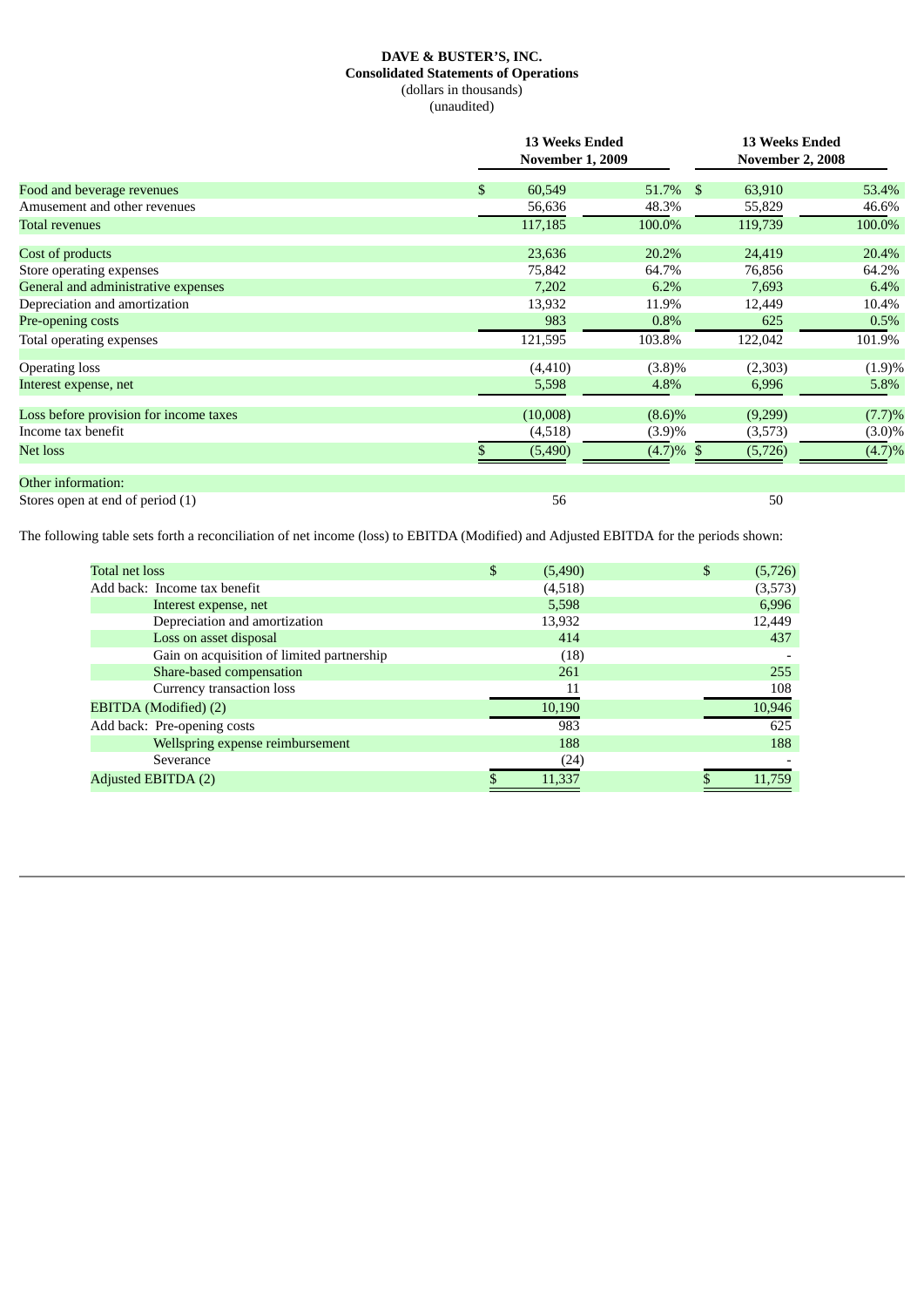# **DAVE & BUSTER'S, INC. Consolidated Statements of Operations** (dollars in thousands) (unaudited)

| Food and beverage revenues             | <b>39 Weeks Ended</b><br><b>November 1, 2009</b> |               | <b>39 Weeks Ended</b><br><b>November 2, 2008</b> |           |  |
|----------------------------------------|--------------------------------------------------|---------------|--------------------------------------------------|-----------|--|
|                                        | \$<br>198,140                                    | 51.2%<br>S.   | 210,431                                          | 52.8%     |  |
| Amusement and other revenues           | 188,998                                          | 48.8%         | 188,009                                          | 47.2%     |  |
| <b>Total revenues</b>                  | 387,138                                          | 100.0%        | 398,440                                          | 100.0%    |  |
| Cost of products                       | 76,797                                           | 19.8%         | 78,316                                           | 19.7%     |  |
| Store operating expenses               | 232,187                                          | 60.0%         | 237,887                                          | 59.7%     |  |
| General and administrative expenses    | 22,279                                           | 5.8%          | 24,804                                           | 6.2%      |  |
| Depreciation and amortization          | 39,833                                           | 10.3%         | 36,786                                           | 9.2%      |  |
| Pre-opening costs                      | 3,181                                            | 0.8%          | 1,867                                            | 0.5%      |  |
| Total operating expenses               | 374,277                                          | 96.7%         | 379,660                                          | 95.3%     |  |
| Operating income                       | 12,861                                           | 3.3%          | 18,780                                           | 4.7%      |  |
| Interest expense, net                  | 16,782                                           | 4.3%          | 18,953                                           | 4.7%      |  |
| Loss before provision for income taxes | (3, 921)                                         | $(1.0)\%$     | (173)                                            | $(0.0)\%$ |  |
| Income tax benefit                     | (3,661)                                          | (0.9)%        | (427)                                            | (0.1)%    |  |
| Net income (loss)                      | (260)                                            | $(0.1) \%$ \$ | 254                                              | 0.1%      |  |
| Other information:                     |                                                  |               |                                                  |           |  |
| Stores open at end of period (1)       | 56                                               |               | 50                                               |           |  |

The following table sets forth a reconciliation of net income (loss) to EBITDA (Modified) and Adjusted EBITDA for the periods shown:

| Total net income (loss)                       | \$<br>(260) | 254    |
|-----------------------------------------------|-------------|--------|
| Add back: Income tax benefit                  | (3,661)     | (427)  |
| Interest expense, net                         | 16,782      | 18,953 |
| Depreciation and amortization                 | 39,833      | 36,786 |
| Loss on asset disposal                        | 1,031       | 1,286  |
| Gain on acquisition of limited<br>partnership | (357)       |        |
| Share-based compensation                      | 475         | 806    |
| Currency transaction (gain) loss              | (124)       | 108    |
| <b>EBITDA</b> (Modified) (2)                  | 53,719      | 57,766 |
| Add back: Pre-opening costs                   | 3,181       | 1,867  |
| Wellspring expense reimbursement              | 563         | 563    |
| Severance                                     | 194         |        |
| Adjusted EBITDA (2)                           | 57,657      | 60.196 |
|                                               |             |        |